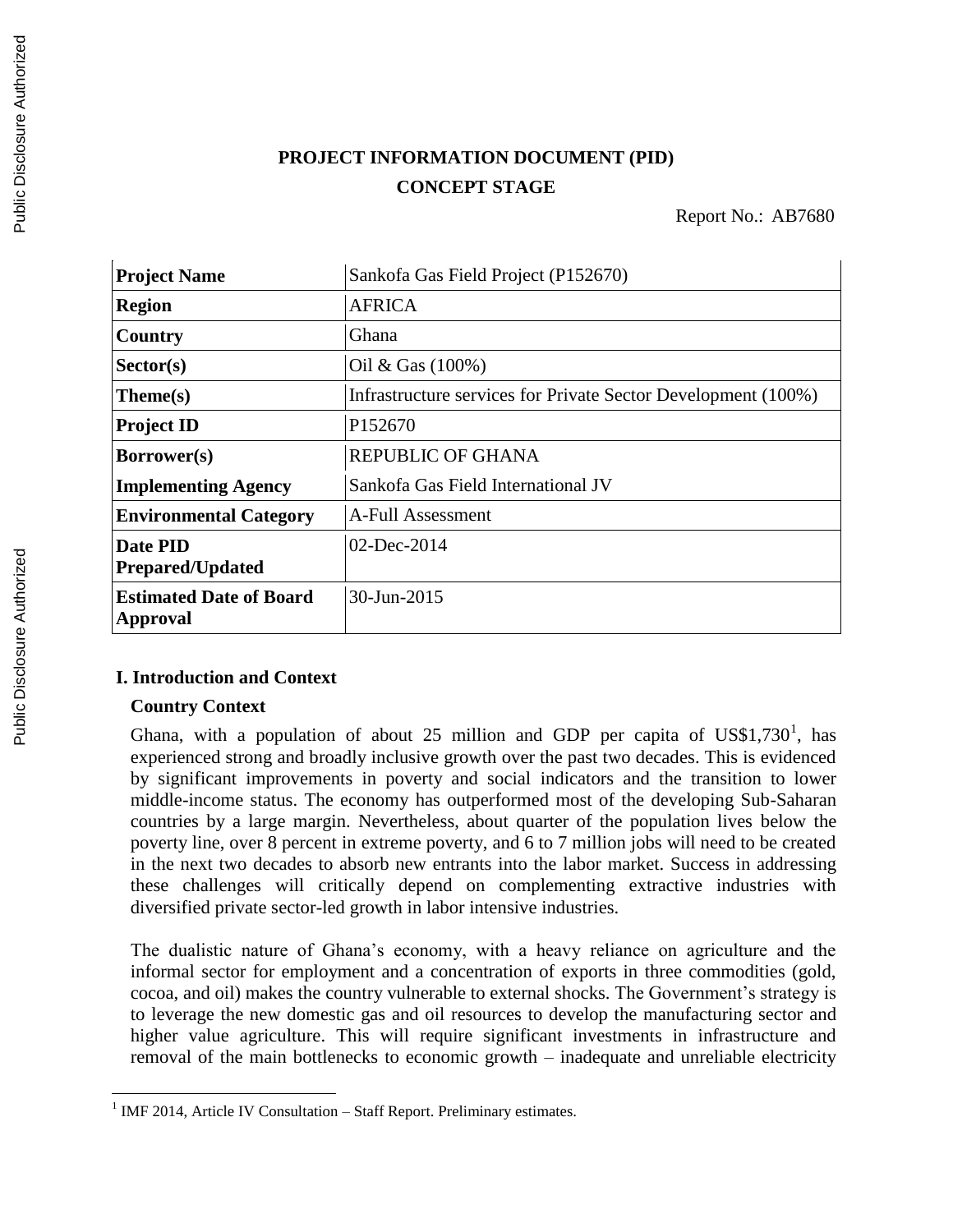supply and lack of affordable bank financing for the private sector.

Ghana has recently experienced a sharp decline in economic growth, from a high of 15 percent in 2011 when commissioning of oil fields took place, to below 8 percent and 7 percent in 2013 and 2014, respectively. The deterioration is a result of large macroeconomic imbalances stemming from a combination of overruns in fiscal spending and lower world market prices for the country's main export commodities. Growth is expected to remain modest at around 4-6 percent over the near term. The trend of reduced world market prices for crude oil, gold and cocoa may have further adverse impacts on external imbalances and economic growth prospects. To address the macroeconomic situation the Government has recently engaged in a dialogue with the IMF on economic and policy reforms that could form the basis of a possible Fund-supported program.

### **Sectoral and Institutional Context**

Although more than 20 offshore deep water discoveries have been announced in Ghana since 2007, only three commercial developments have been confirmed to-date. The Jubilee field, discovered in 2007, has total recoverable reserves of roughly 600 million barrels of oil. Since entering production in late 2010, production from Jubilee has fallen short of the 120,000 barrel per day design capacity, initially due to start-up problems with well completions and production facilities, and more recently, as a result of constraints on reinjection and flaring of associated gas. Jubilee gas infrastructure commissioning is underway, gas is already flowing and production is expected to reach design capacity. The TEN project—a consolidated development of the Tweneboa, Enyenra, and Ntomme discoveries—is under development and is expected to begin production in 2016. TEN is planned as a 76,000 barrel per day development with ultimate recovery of roughly 300 million barrels. Tullow Oil is the operator of both Jubilee and TEN. The third confirmed development is the Sankofa gas field in the Offshore Cape Three Points (OCTP) block to be operated by ENI.

Low gas availability in the past have necessitated purchases of up to US\$50 million per month of light crude oil (LCO) as fuel supply for power plants. The pipeline and processing plant needed to commercialize associated gas from the Jubilee field faced delays. While the Jubilee oil field exploration is already in production since two years, associated gas had to be flared until recently. The processing and pipeline infrastructure are now in the commissioning process and will shortly supply 100 million cubic feet per day of gas to power plants in Aboadze. The West African Gas Pipeline (WAGP) has experienced severe supply shortages and outages and has yet to approach its planned deliveries of 120 million cubic feet per day.

Institutional responsibility for managing the oil and gas sector is divided into three mandates. The Ministry of Energy and Petroleum has policy-making and oversight responsibility for the sector. The Petroleum Commission is the upstream regulator with responsibility for, inter alia, qualifying licensees, approving exploration and development plans, and implementing local content regulations. Ghana National Petroleum Corporation (GNPC) is the national oil company with responsibility for commercializing oil and gas. GNPC negotiated the petroleum agreements with International Oil Companies (IOCs) and holds the participating and carried interests under each petroleum agreement. Because of GNPC's extensive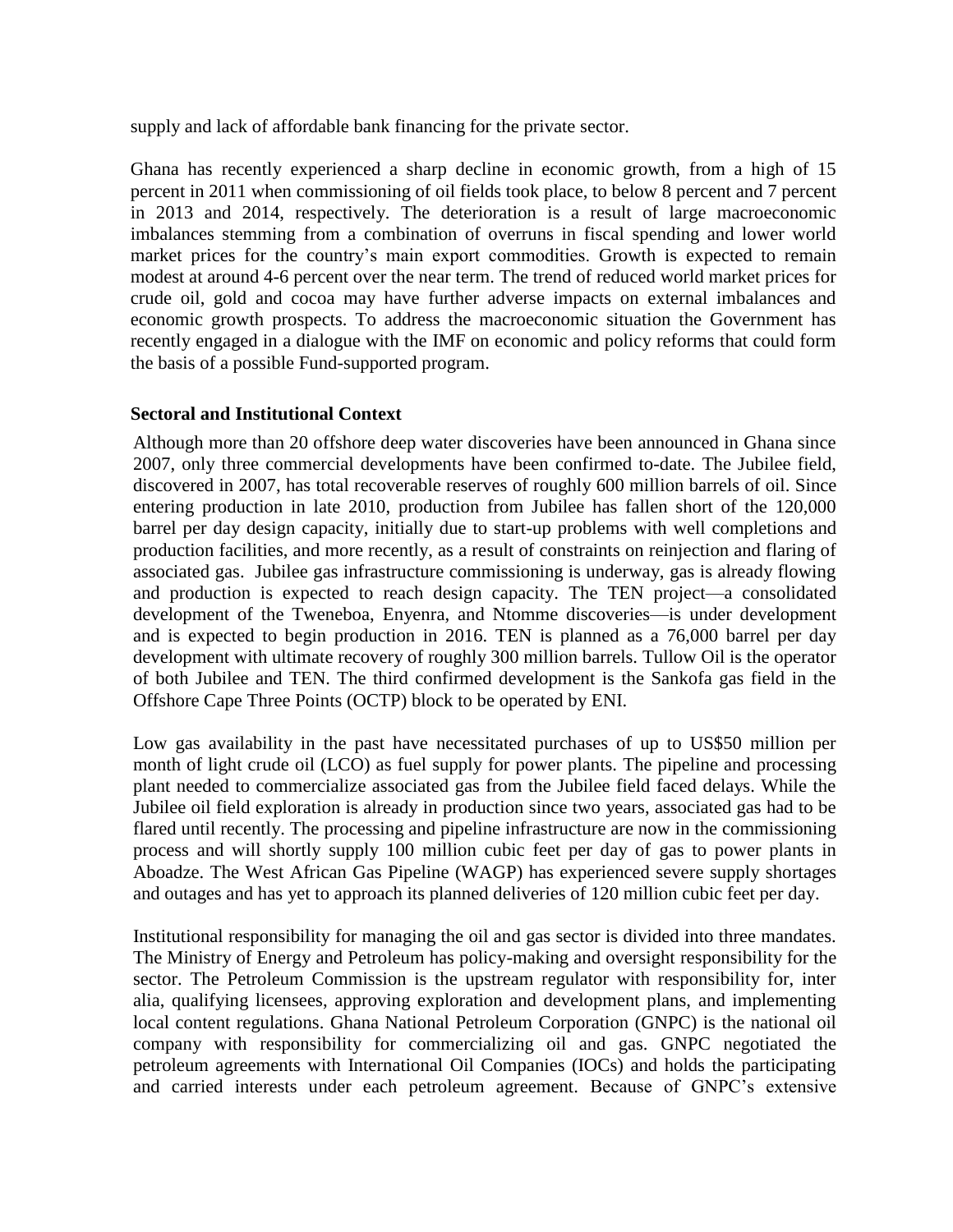experience, it acted in the past as de facto regulator until the establishment of the Petroleum Commission. The Ghana National Gas Company (GNGC) was established in 2012 with a mandate to implement the Jubilee gas infrastructure and to act as gas aggregator/marketer. However, Government of Ghana (GoG) has recently announced that GNGC will be merged into GNPC.

The 2011 Petroleum Revenue Management Act (PRMA) defines the methods for collection and allocation of petroleum revenues. Under the PRMA, all royalties, taxes and participating interests are deposited into a consolidated account. From the consolidated account, GNPC receives a priority distribution equal to its equity finance costs plus a portion of the revenue from carried and participating interests (CAPI). The remaining oil revenue is distributed between the current-year budget (limited to 70% of revenue), the Ghana Stabilization Fund and the Ghana Heritage Fund. The PRMA establishes governance, oversight and disclosure requirements and defines the eligible categories of investment for petroleum revenues. It prohibits using oil revenues as collateral for debts and guarantees. GoG has experience a number of start-up challenges in implementing the PRMA and plans to amend the act to address the problematic areas.

### **Relationship to CAS**

The proposed Project is consistent with the most recent Country Partnership Strategy (CPS, FY13-FY16) for Ghana. It will contribute to Pillar 2: Improving Competitiveness and Job Creation, where Bank Group support will promote more efficient delivery of infrastructure services. The CPS is anchored on the country's current economic development plan, the "Ghana Shared Growth and Development Agenda" (GSGDA), 2010-2013, one of whose seven pillars covers increased energy supply.

#### **II. Proposed Development Objective(s)**

The Project Development Objective (PDO) is to improve the availability of natural gas for clean power generation.

#### **Key Results**

Progress toward achieving the PDO Outcomes will be measured by the following Project Outcome Indicators:

- o The quantity of gas supplied to power plants (mmscf/month);
- o Greenhouse gas emissions avoided (tons of CO2 emissions reduced per year).

The Project's intermediate indicators will relate to the commissioning of the Project on time and budget. The indicator will be discussed and defined during project preparation and may include:

- o Gas production capacity achieved by the Project (mmscf/month)
- o Commissioning of the Project completed on schedule (yes/no); and
- o Commissioning of Project according to budget (yes/no).

### **III. Preliminary Description**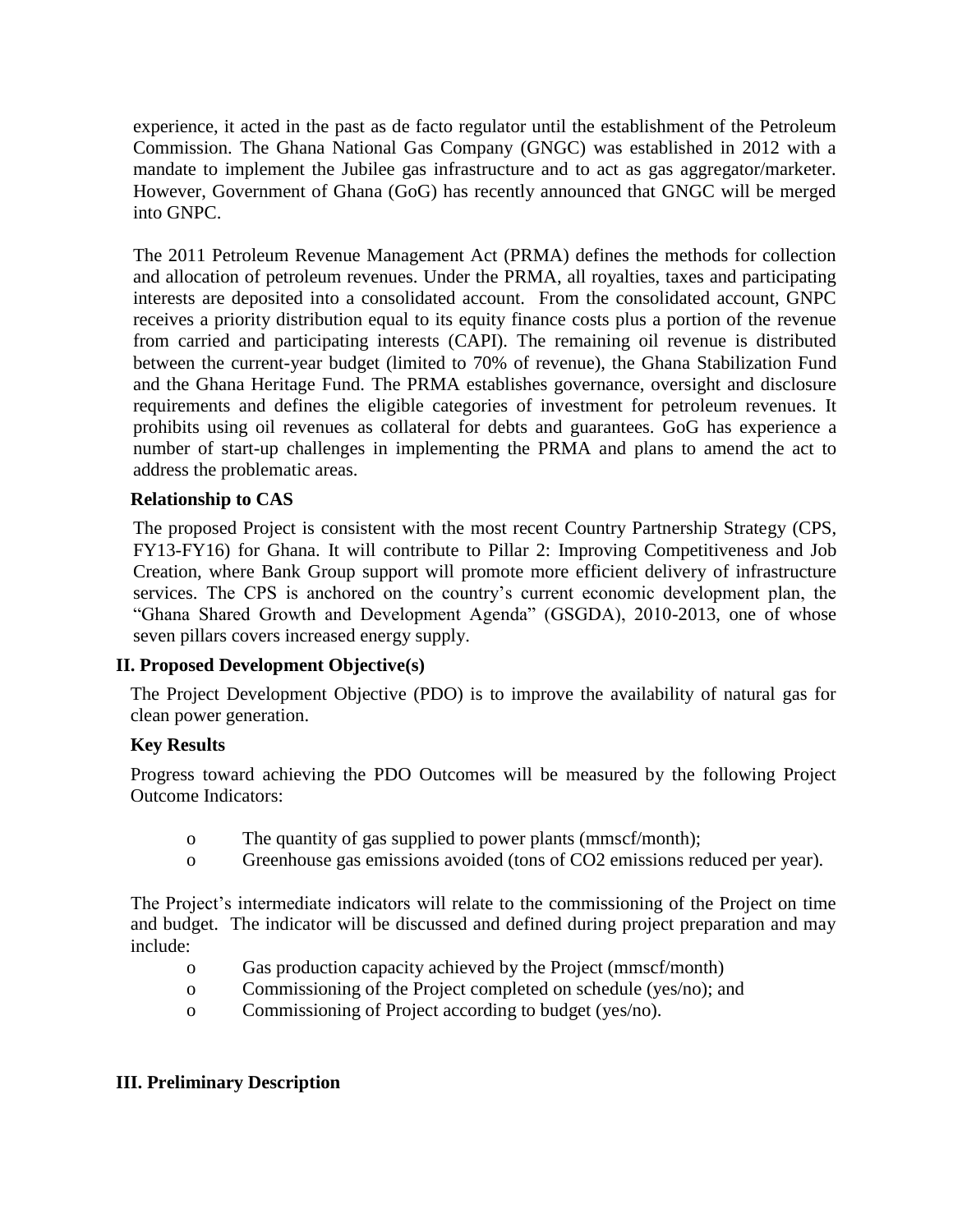The Project supports the development of the natural gas reserves of the Offshore Cape Three Points (OCTP) block by a package of IDA Guarantees. Complementary World Bank Group support through MIGA insurance and IFC lending is also expected to be part of the final Project security and financing structure. The OCTP block will be developed by two private investors (Eni of Italy and Vitol of Switzerland/Netherlands) together with GNPC. The Sankofa Gas Field non-associated gas reserves can provide 170mmcfd on base load gas supply for nearly 15 years. This is sufficient to supply close to 1,000MW of power generation. The Sankofa gas field will come on line in 2018, when gas from other Ghanaian gas fields, are expected to start to decline. The proposed IDA Guarantees will thus help to mobilize much needed private investment in Ghana's domestic gas production to provide affordable and relatively clean fuel to provide electricity.

The Sankofa and Gye Nyame gas fields ("Sankofa Gas Field") and the Sankofa East oil field, are located 60km offshore in the Western Region of Ghana. The Sankofa Gas Field is part of the OCTP block, together with the Sankofa East oil field. The OCTP will be developed in two phases. Phase 1 of the OCTP encompasses the development of the Sankofa oil field and Phase 2 caters for the development of non-associated gas in the Sankofa Gas Field. IDA Guarantee support proposed hereunder would only relate to the OCTP's Phase 2 development. The oil development structure under the OCTP Phase 1 will not benefit from IDA Guarantee support.

Gas will be transmitted from a Floating Processing, Storage and Offloading facility (FPSO) via a 63-km undersea pipeline that makes its landfall slightly to the west of the community of Sanzule, in the Western Region of Ghana. From the landing point, a pipeline of approximately 800 m will convey the gas to the Onshore Receiving Facility (ORF). A short pipeline will carry the gas from the ORF to the GNGC pipeline, adjacent to the ORF site to the north. Additional compression will be required to deliver the gas into the pipeline, and the necessary compression station may be constructed off-site by GNPC rather than on-site by the project sponsors. If it is constructed on the ORF site, it will be treated as part of the project. If built off-site by GNPC, it will nevertheless have to be included in the project ESIA as an associated facility and will have to meet Bank requirements. Another compression station is being considered by GNPC, to interconnect the GNGC pipeline with WAGP. It would be considered an associated facility if (a) it were determined to be essential to the achievement of SGP's development objectives and (b) would not be built if SGP did not exist.

The sources of potential environmental, health and safety impacts of most significance are associated with operation of the project. One is the possibility of a crude oil spill at the FPSO during offloading or from a ruptured flow line from an oil well to the FPSO. Spill prevention measures will include design features to reduce risk, implementation of sound operational procedures, and establishment and monitoring of a vessel exclusion area. A response plan will be in place, with procedures to be activated in the event of a spill; besides laying out the actions the operator will take, the plan will provide for ready availability of necessary materials and equipment and for assisting relevant Ghanaian responder agencies to strengthen their capacity. A second source of impact would be an act of piracy affecting tankers calling at the FPSO or an illegal, armed occupation of the FPSO. Both do occur in West Africa, most commonly in Nigeria, but piracy has occurred in other countries, Togo for example. FPSO operating staff and tanker crews would be endangered. The investors and Government will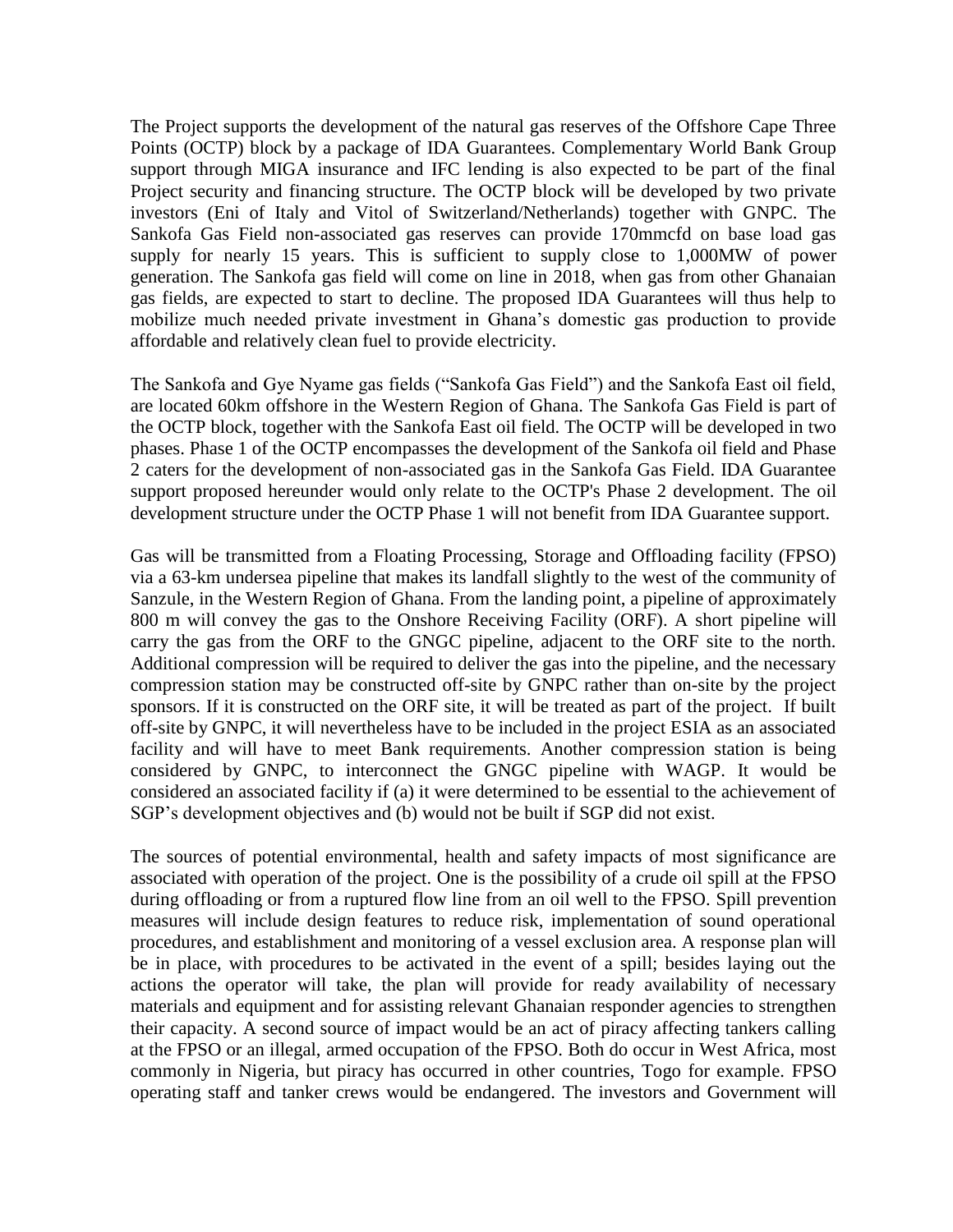need to work out effective measures to provide early warning and effective response. Finally, fire and explosion are always workplace risks in facilities that handle gas. The investors will apply the highest international oil and gas industry standards in design and in operating procedures to prevent accidents and will have in place an emergency response plan including evacuation procedures in case an accident occurs at either the FPSO or the ORF.

### **IV. PERFORMANCE STANDARDS THAT MIGHT APPLY**

| Performance Standards (please explain why)              | <b>Yes</b> | N <sub>0</sub> | TB |
|---------------------------------------------------------|------------|----------------|----|
|                                                         |            |                |    |
| <b>PS 1: Assessment and Management of Environmental</b> |            |                |    |
| and Social Risks and Impacts                            |            |                |    |

The project has been categorized as Category A, requiring a full ESIA, and meets the criteria in OP 4.03 for application of the Performance Standards. Ghana EPA is also requiring a full ESIA. Eni has already prepared a separate ESIA for OCTP Phase 1, including the FPSO, that is about to be submitted to EPA for review. The ESIA for Phase 2 (SPG) will also include the FPSO, since it is a shared facility, and will address the other impacts of Phase 1 as part of the cumulative assessment. One or both of the additional compressor stations GNPC may need to utilize for the gas would be covered in the ESIA as associated facilities. Drilling operations, laying of the undersea pipeline, installing the beach crossing, installing the pipeline from the beach to the ORF (which involves a river crossing and disturbance of a small amount of wet evergreen forest mixed with coconut palms), and clearing the locations for the ORF, base camp and helipad are the main sources of potential environmental impact during construction. During operation, the most significant event that could affect the marine and coastal environments is a crude oil spill from the FPSO, which handles oil and associated gas from the OCTP Phase 1 as well as non-associated gas from SGP, or from the rupture of a flow line from an oil well to the FPSO. Possible accidents involving gas leaks, fire or explosion at the FPSO or the ORF or its pipelines are also concerns. Management of drilling wastes and cuttings, solid waste and hazardous waste, air emissions and noise will be important. Aspects of the natural and human environments that could be impacted are: air quality, marine water quality, surface and groundwater quality at the ORF site, coastal erosion, noise levels at the FPSO, ORF, and drilling rigs, occupational health and safety, aquatic/benthic life disturbance (fishes, marine mammals and turtles), community health and safety, livelihoods from farming and fishing activities, and disturbance of cultural heritage. **PS 2: Labor and Working Conditions X**

| PS 2: Labor and Working Conditions                                                           |  |
|----------------------------------------------------------------------------------------------|--|
| Any facilities involving gas require meticulous attention to workplace safety and, in West   |  |
| Africa there must be arrangements with the Navy and other authorities to protect the FPSO    |  |
| and personnel from criminal activities that have affected offshore oil and gas operations,   |  |
| including piracy, attacks on and occupation of facilities, hostage-taking, and theft of oil. |  |
| The ESIA will also include a review of relevant Ghanaian workplace and labor legislation     |  |
| (e.g., the Factories Act) as well as a review of Eni human resources management policies     |  |
| and procedures. The ESMP will include appropriate recommendations for incorporation          |  |
| into the ESMS.                                                                               |  |

**PS 3: Resource Efficiency and Pollution Prevention X**

Pollution prevention and response to accidents involving pollutant releases will be central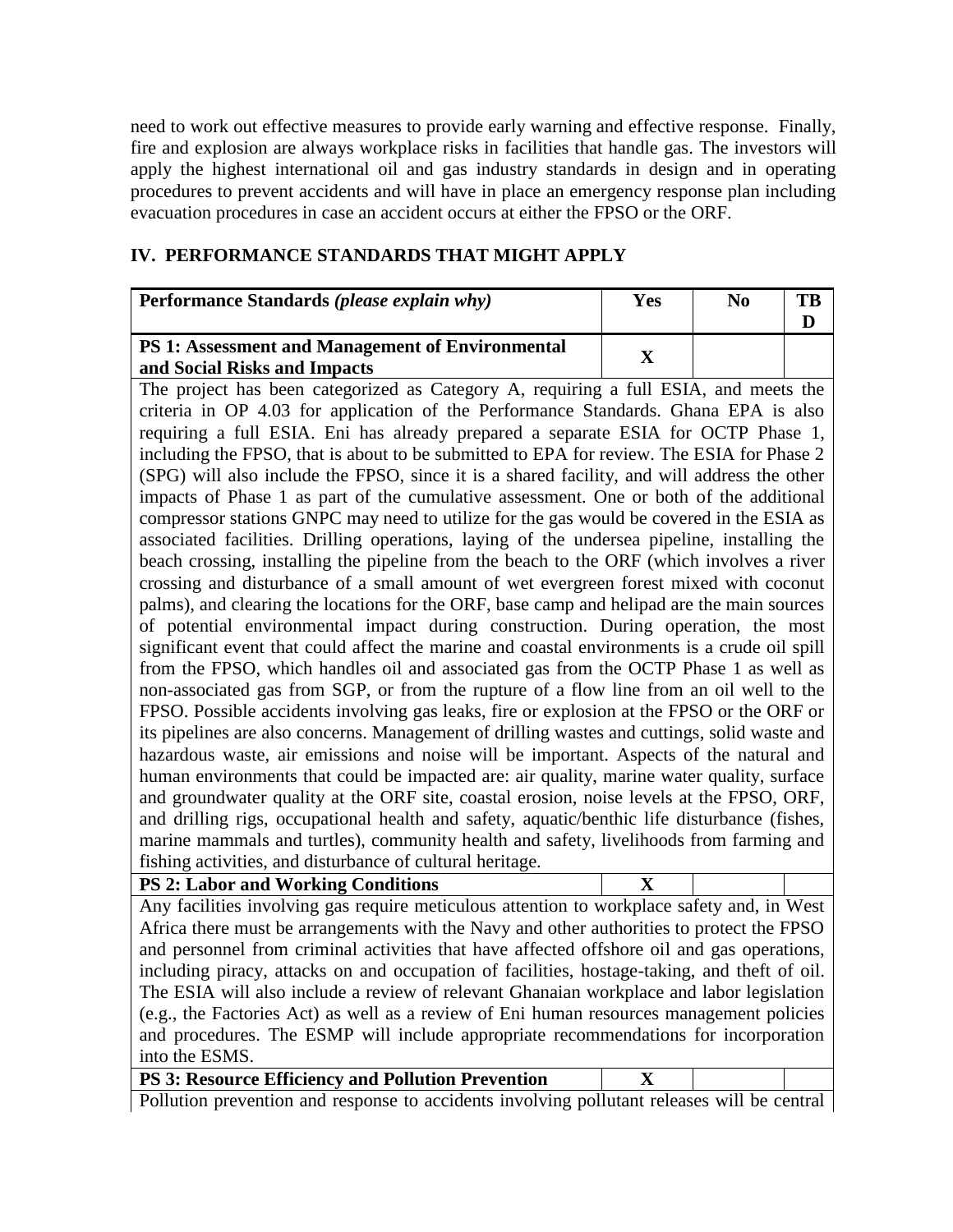concerns in the ESIA. Spill prevention plans and emergency response plans will be prepared in association with the ESIA. Since part of the project is located in the sea, all applicable conventions addressing marine pollution will be taken into account. WBG EHS Guidelines and good international industry practices will serve as references for development of the ESMP and ESMS.

| <b>PS 4: Community Health, Safety, and Security</b>                                       |  |  |
|-------------------------------------------------------------------------------------------|--|--|
| Emergency Response Plans will need to be prepared and the potentially affected            |  |  |
| communities will need to be made aware of them. Security arrangements to protect the      |  |  |
| FPSO and to keep ships and fishing boats out of the restricted area need to be carefully  |  |  |
| planned, implemented and supervised to minimize conflict with fisher folk and other users |  |  |
| of Gulf of Guinea waters.                                                                 |  |  |

| <b>PS 5: Land Acquisition and Involuntary Resettlement</b> |  |  |
|------------------------------------------------------------|--|--|

Acquisition of land for the project will affect the livelihoods about 200 persons, most of whom are farmers. There are 21 structures on the land; 13 of them are residential, most of them simple houses on the beach used by migrant fishermen with permission of the village chief. There are 264 farm plots to be acquired, and 51 aquaculture ponds. The land acquisition process is carried on by Eni under the basis of a voluntary sale after direct negotiation with owners rather than expropriation by the Authorities. In accordance with the OCTP Petroleum Agreement and the Milestones agreed with the Authorities in the Heads of Agreement], the specific support from both GNPC and the MoEP is essential for completing such land acquisition given the complexity of land ownership in Ghana. In this respect and considering the large number of farmers who are not the actual owners but use the land under various traditional arrangements with the owners, and the presence of migrant fishermen who have only informal rights to occupy homes on the beach, it is appropriate to apply PS5. The livelihoods of these vulnerable groups who live, work, or otherwise depend on the land acquired may be affected. Eni, assisted by the Authorities, has already begun drafting a Resettlement Action Plan. The RAP should document the rehabilitation measures that ENI will put into effect for all vulnerable groups during relocation and ensure that they have equal access to grievance redress procedures.

| <b>PS 6: Biodiversity Conservation and Sustainable</b> |  |
|--------------------------------------------------------|--|
| <b>Management of Living Natural Resources</b>          |  |

The amount of habitat on the proposed ORF site that could be considered natural rather than already converted or, at best, modified, is small and should be avoidable in project design. The marine and coastal waters and their ecosystems provide habitat for fish of importance to local livelihoods and the economy as well as habitat for endangered sea turtle species and for marine mammals, some of which are endangered. Key issues to be addressed in the ESIA will be: prevention of pollution that could affect marine life or, via the tributary on site, the ecology of the Amansuri Estuary, and avoidance of disturbance to sea turtle nesting, which can be achieved by scheduling construction of the pipeline beach crossing outside the turtle nesting season and providing for protection of nests and turtles from poachers. Careful monitoring to assess the effectiveness of mitigation measures and detect unforeseen impacts will be important.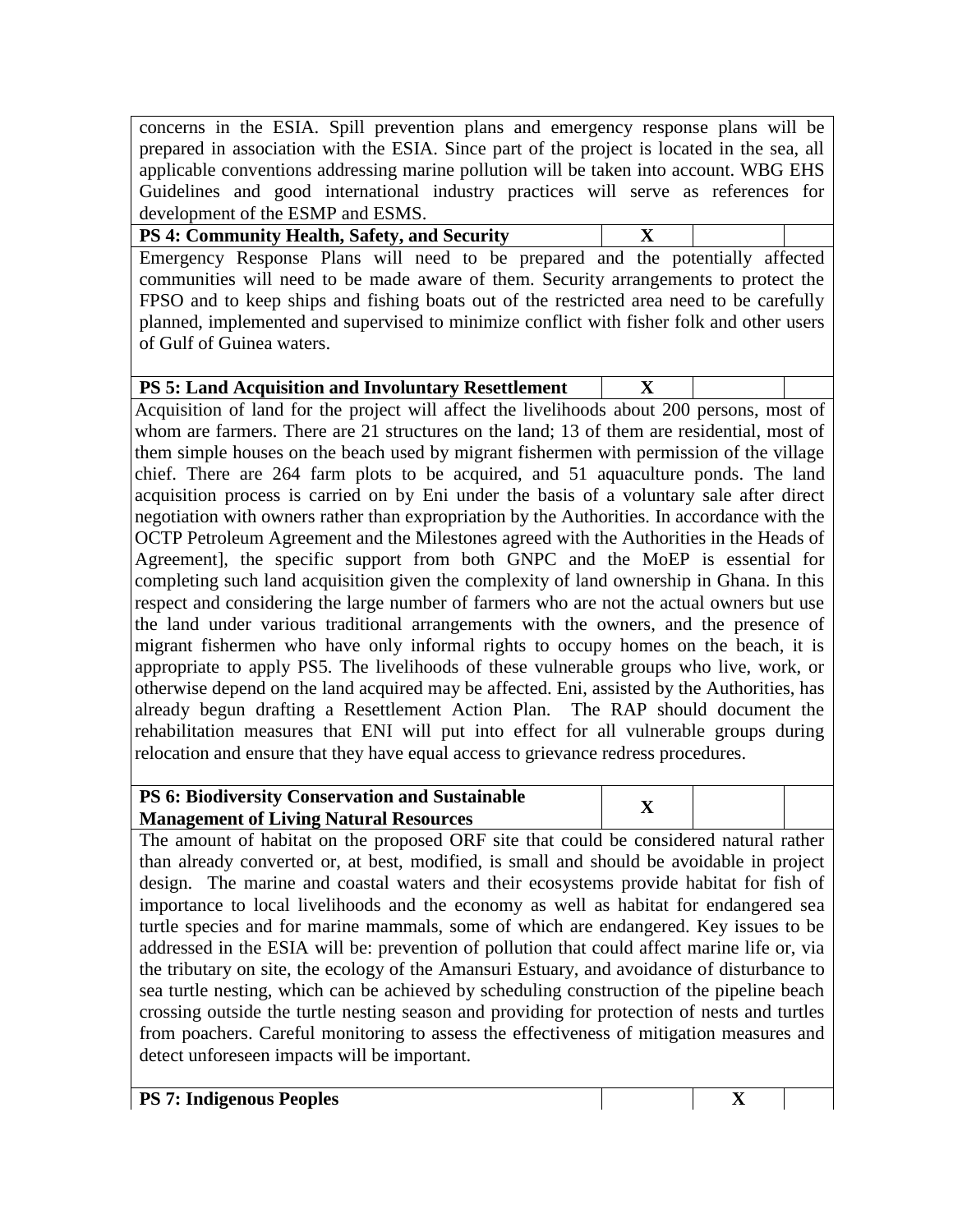No groups that meet the definition in PS7 have been identified in the project area.

| <b>PS 8: Cultural Heritage</b>                                                                |  |  |  |
|-----------------------------------------------------------------------------------------------|--|--|--|
| Preliminary investigations have determined that there are family shrines and two sacred       |  |  |  |
| locations on the project site that both must be avoided and protected or, if avoidance is not |  |  |  |
| possible, relocated following traditional procedures and ceremonies. At this point, the team  |  |  |  |
| estimates that due to the magnitude of potential impacts, a cultural property management      |  |  |  |
| plan may not be required. However, the RAP under preparation should document all              |  |  |  |
| necessary efforts to protect, move, or restore cultural property of PAPs.                     |  |  |  |
| <b>OP 7.50: Projects on International Waterways</b>                                           |  |  |  |

The Gulf of Guinea is an international waterway. Riparian countries will need to be notified of the proposal to proceed with SGP. Notification can be most efficiently done via Ghana's representative on the Gulf of Guinea Commission.

### **V. Financing (in USD Million)**

| Total Project Cost:                                          | 3,200.00 |  | Total Bank Financing: 0.00 |               |
|--------------------------------------------------------------|----------|--|----------------------------|---------------|
| <b>Financing Gap:</b>                                        | 0.00     |  |                            |               |
| <b>Financing Source</b>                                      |          |  |                            | <b>Amount</b> |
| <b>BORROWER/RECIPIENT</b>                                    |          |  | 3,200.00                   |               |
| Including Commercial Financing (Supported by IDA Guarantees) |          |  | 700.00                     |               |
| <b>International Development Association (IDA) Lending</b>   |          |  | 0.00                       |               |
| Total                                                        |          |  | 3,200.00                   |               |

### **VI. Contact point**

### **World Bank**

| Contact: | Sunil Mathrani                           |
|----------|------------------------------------------|
| Title:   | <b>Senior Energy Specialist</b>          |
| Tel:     | 225 22 400 424                           |
| Email:   | smathrani@worldbank.org                  |
|          |                                          |
|          | Contact: Robert Schlotterer              |
| Title:   | Senior Infrastructure Finance Specialist |
| Tel:     | $+1-202-473-6864$                        |
| Email:   | rschlotterer@worldbank.org               |